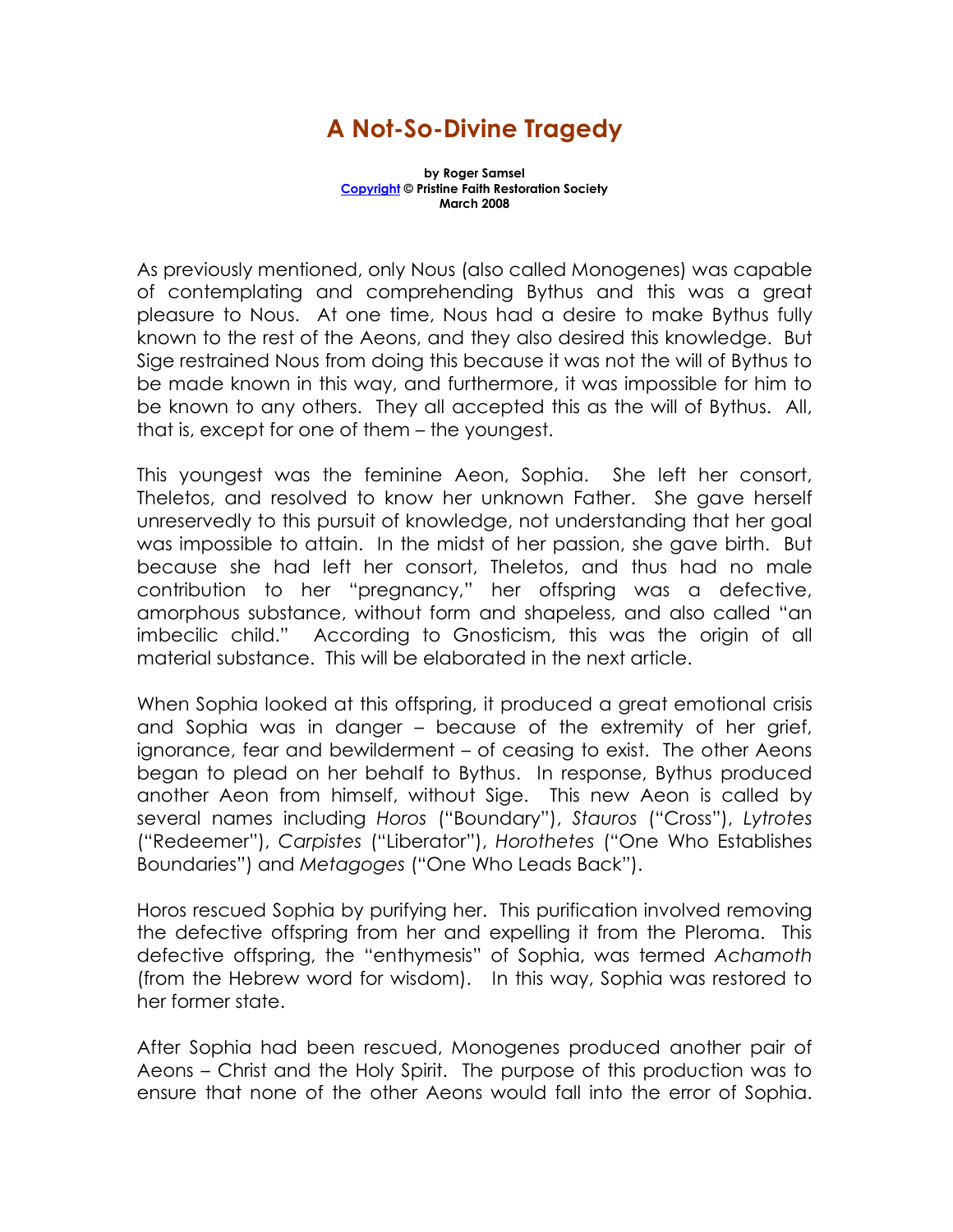Christ did this by teaching the Aeons about their true nature – such as perpetual existence. He also taught them what was necessary to know about Bythus, principally that he cannot be understood or comprehended, except of course by Monogenes.

In addition, the Holy Spirit taught them thankfulness, equality among themselves, and true rest. This brought great joy and praise to Bythus. So great was the exaltation, that Bythus himself joined in the praise. Out of this great exaltation, it was decided that each of the Aeons would contribute that which was most beautiful and precious from his or her nature and that from what was contributed by each of them, one more Aeon would be formed – a being of most perfect beauty, the very "Star of the Pleroma." This being was Jesus, also named Savior, Christ, Logos and Everything. At this time, the angels were also created to act as bodyguards for Jesus.

Meanwhile, Achamoth, being banished from the light of the Pleroma into darkness and vacuity, was violently excited. Christ took pity on Achamoth and gave her substance, but not intelligence. He then withdrew and left Achamoth to herself. This gave her just enough of the nature of the Aeons that she strained herself to discover the light which had forsaken her, but she could not accomplish this. Even if she had been able, she was restrained by Horos. To thoroughly obstruct her progress in trying to discover the light, Horus exclaimed the name YAO (that is, Yahwe or Jehovah) over her. This resulted in various passions in Achamoth – namely, grief, fear, perplexity, ignorance and desire.

This collection of passions became the substance of all matter from which the world was formed. For example, from her desire, every soul of human beings and that of the Demiurge<sup>1</sup> were derived. Everything else material derived from her grief, fear, perplexity and ignorance. From her tears, all liquid substances (rivers, oceans) were formed. From her smile all that is bright was formed. From her grief and perplexity, all the solid elements were formed.

After thus forming the material universe, Achamoth turned herself to supplication to Christ. He was unwilling to personally help her any further, but instead sent the Paraclete and the angels to her. Achamoth was "converted" by the Paraclete. The Paraclete imparted to her intelligence and brought healing to her passions by separating them from her in two distinct substances. The first, the material universe, was separated from Achamoth as unorganized matter, originating from her passions, and was evil. The other originated from her conversion and was subject to suffering. Being thus freed from her passions, Achamoth gazed with